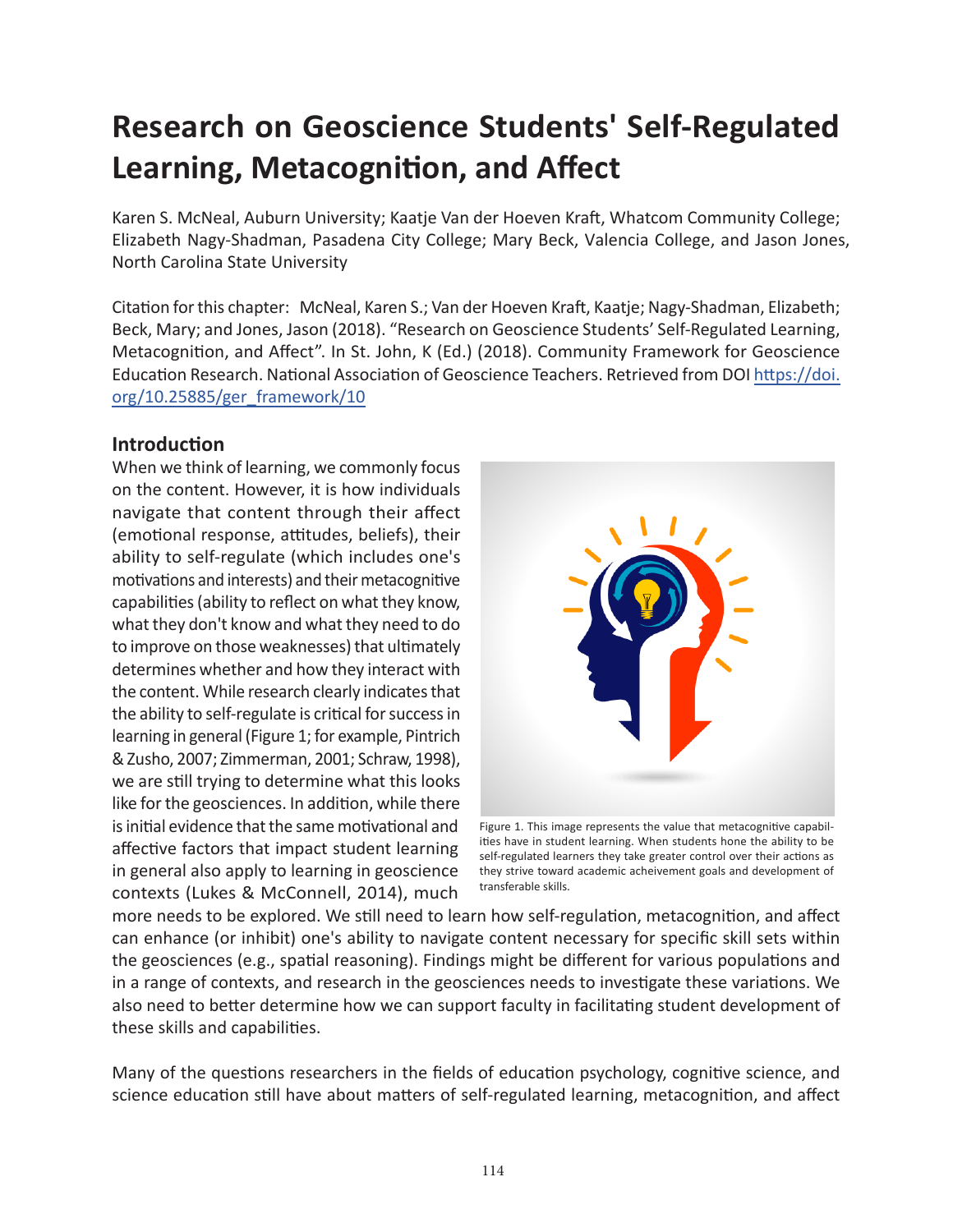are in direct alignment with the interests of GER. Some of these emergent lines of inquiry in these other fields can inform GER through the use of more-established theories and methodologies. The geosciences may be a unique context in which these questions can be investigated and the findings generated from GER researchers may be of interest to the broader learning science audience which, in turn, may provide GERs new dissemination outlets and interested audiences to publish and communicate their research findings.

Below, we articulate four Grand Challenges that highlight needed areas of research on self-regulated learning, metacognition and affect. These are organized around important ways in which these factors emerge in teaching and learning: in the development of student skills, in the support of a diverse population of learners, in the support of educators teaching these students, and in assuring that research on these factors is of the highest standards.

## **Grand Challenges**

#### **Grand Challenge 1: Student Skills: How do we support students in developing their ability to learn, regulate, and apply the skills and ways of thinking in the geosciences along the novice to expert continuum?**

Supporting student **s**uccess and preparing students for careers and social/civic involvement after college is an important aspect of the undergraduate teaching and learning experience. Integrating skill development beyond academic and technical skills, to include metacognition and self-regulation, is important in developing life long learners and expertise.

#### **Grand Challenge 2: Inclusion: What are effective strategies in engaging a diverse population of students in their learning and sustaining their interest in the geosciences?**

The geosciences have been known for having low numbers of underrepresented students participate and major in the field. In order to increase underrepresentation in the geosciences, and to assure success for all students, we must determine what strategies are most effective in engaging students and to effectively learn geoscience content.

#### **Grand Challenge 3: Assessment: How can we measure student experiences in the geosciences through the lens of self-regulation, motivation and other components using the most cutting edge research technology and methodologies?**

The GER field should utilize established assessment methods, tools, and instruments and build on the approaches that other disciplines (e.g., science education, psychology, learning sciences, etc.) have developed. Researchers should apply these methods and approaches to the specific learning needs of students within the variety of geoscience learning settings and contexts.

#### **Grand Challenge 4: Educators: How support the geoscience community in learning and implementing classroom strategies that are known to be effective in supporting students affect, metacognition and self-regulation of learning?**

Faculty guidance is vital for coaching students to be self-regulated learners. In order for Challenges 1 and 2 to be implemented broadly and successfully, instructors must be knowledgeable and comfortable using classroom strategies related to affect, metacognition, and self-regulation of learning.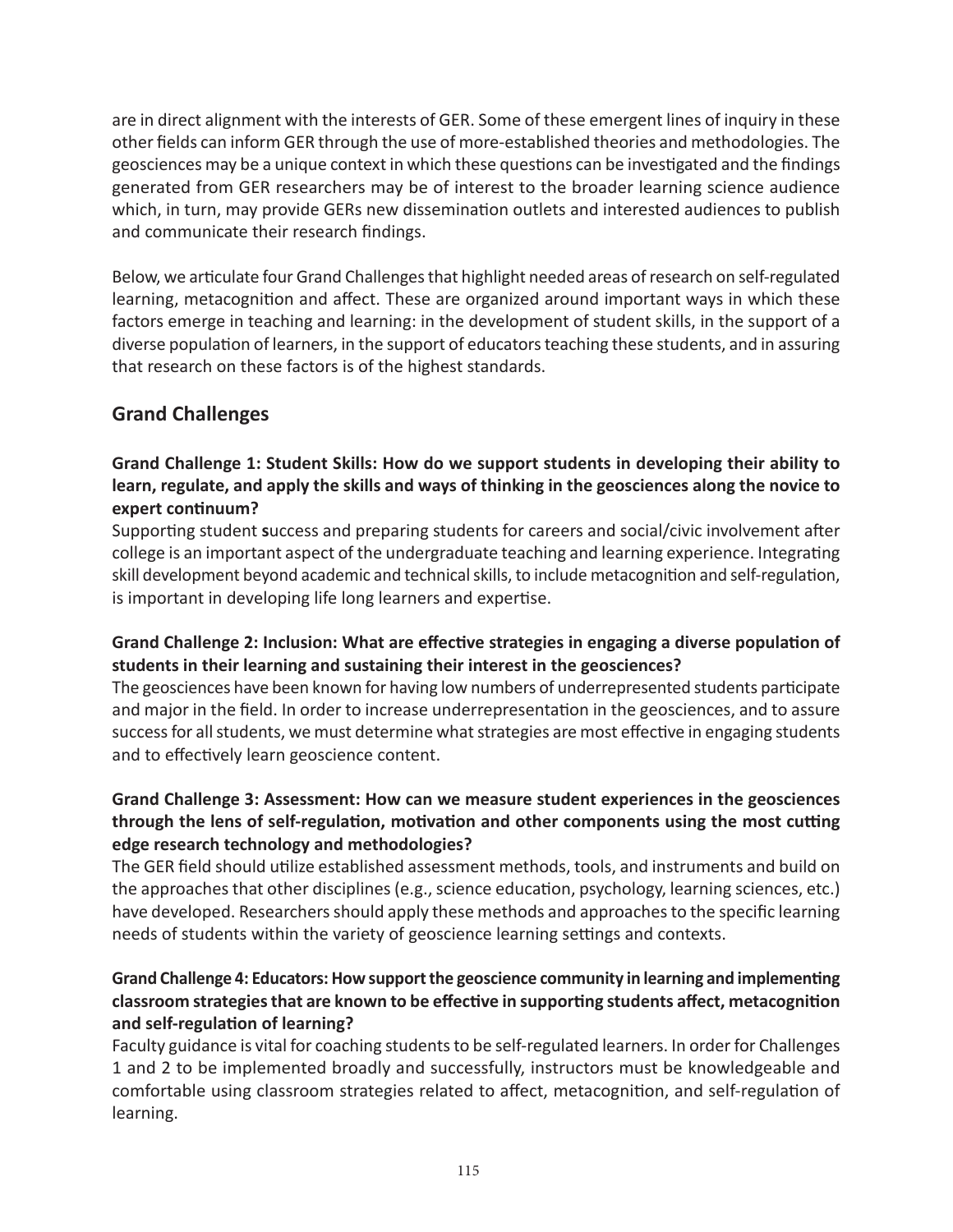## **Grand Challenge 1:**

## **Student Skills: How do we support students in developing their ability to learn, self-regulate, and apply the skills and ways of thinking in the geosciences along the novice to expert continuum?**

#### **Rationale**

Part of preparing students for careers and social/civic involvement after college, as well as contributing to students' academic success, is helping them acquire and hone skills beyond domain knowledge and technical skills. Students need adequate "soft skills" that help them succeed when working in teams, communicating information, and managing their own time and effort. Acquisition of such transferable learning skills is critical in helping students advance along the novice-expert continuum. Individually, these learning skills have been shown to be malleable, such as students' ability to self-regulate their learning (Schraw et al., 2006), effectively monitor their metacognitive processes (e.g., Nietfeld, Cao, & Osborne, 2006), and improve aspects of their affective responses to learning science (such as task value, e.g., Zapeda et al., 2015).

Direct instruction of learning strategies has been suggested as the most effective means of improving these student variables for science learning (e.g., Zapeda et al., 2015). Additionally, prior work has suggested that within the sciences, there is domain (i.e., discipline) specificity in the efficacy of certain self-regulated learning behaviors that warrant further investigation (Schraw, Crippen, & Hartley, 2006; Greene et al., 2015). While efforts have been made to characterize student abilities in other domain-specific applications via inquiry specifically related to student approaches to chemistry learning (e.g., Pintrich & Zusho, 2003, Zuscho, Pintrich, & Coppola, 2003), biology learning (e.g., Stanton et al., 2015), and physics learning (e.g., Zapeda et al., 2015), little focused work has been conducted to characterize and improve instruction of many of these skills as applied to the learning of the geosciences. This is not to say, however, that no attention has been paid to any of these endeavors. The construct of the affective domain in the geosciences has been elucidated (van der Hoeven Kraft, 2011) and reviewed (McConnell & van der Hoeven Kraft, 2011) in recent work. Future work should seek to similarly investigate students' approaches to the self-regulatory behaviors and metacognitive processes associated with geoscience learning. In addition, acquisition of such transferable skills is critical in helping students advance along the novice-expert continuum (Petcovic & Libarkin, 2007).

In addition, within education psychology, learning skills represent a separate but related construct seeking to understand how students can share their regulatory behaviors via a "Socially-Shared Regulation of Learning" (SSRL; Panadero & Järvelä, 2015 for a review), which can be described as a social-constructivist perspective on learning where students collaborate and work together to form new shared knowledge. Given the importance of collaborative work in the geosciences (both academically and professionally), inquiry into effective teamwork in the geosciences via SSRL would also serve the community.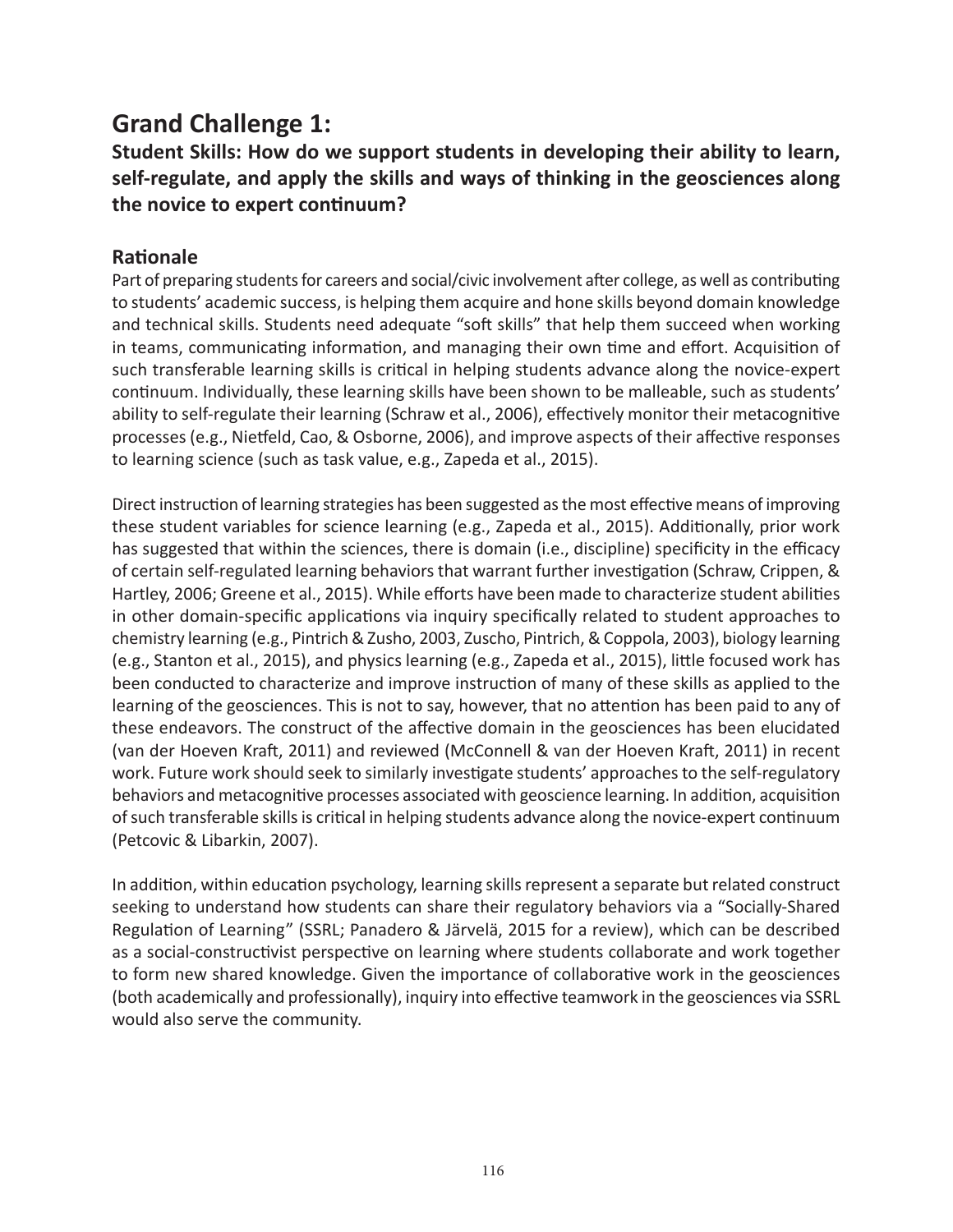#### **Recommended Research Strategies**

- 1. Since there have been few studies in the geosciences related to this field of study, there is a strong need to identify the self-regulatory and metacognitive skills that lead to student success in geoscience learning and to determine if these learning skills are similar or different than those identified in other domain specific fields (e.g., chemistry, biology).
- 2. Similarly, it is important to understand what sorts of skills those that are successful in the geosciences employ and to specifically isolate whether these skills are different between different populations along the novice-expert continuum.
- 3. Once it is clear what self-regulatory and metacognitive skills are needed by students to succeed in the geosciences, then it will be important to identify ways to support and implement classroom strategies aimed to develop these student skills.
- 4. Finally, in order to broader larger adoption and propagation of these approaches aimed to support student affect and development of self-regulatory and metacognitive skills, it will be important to design and assess interventions aimed to foster these skills in a variety of learning settings.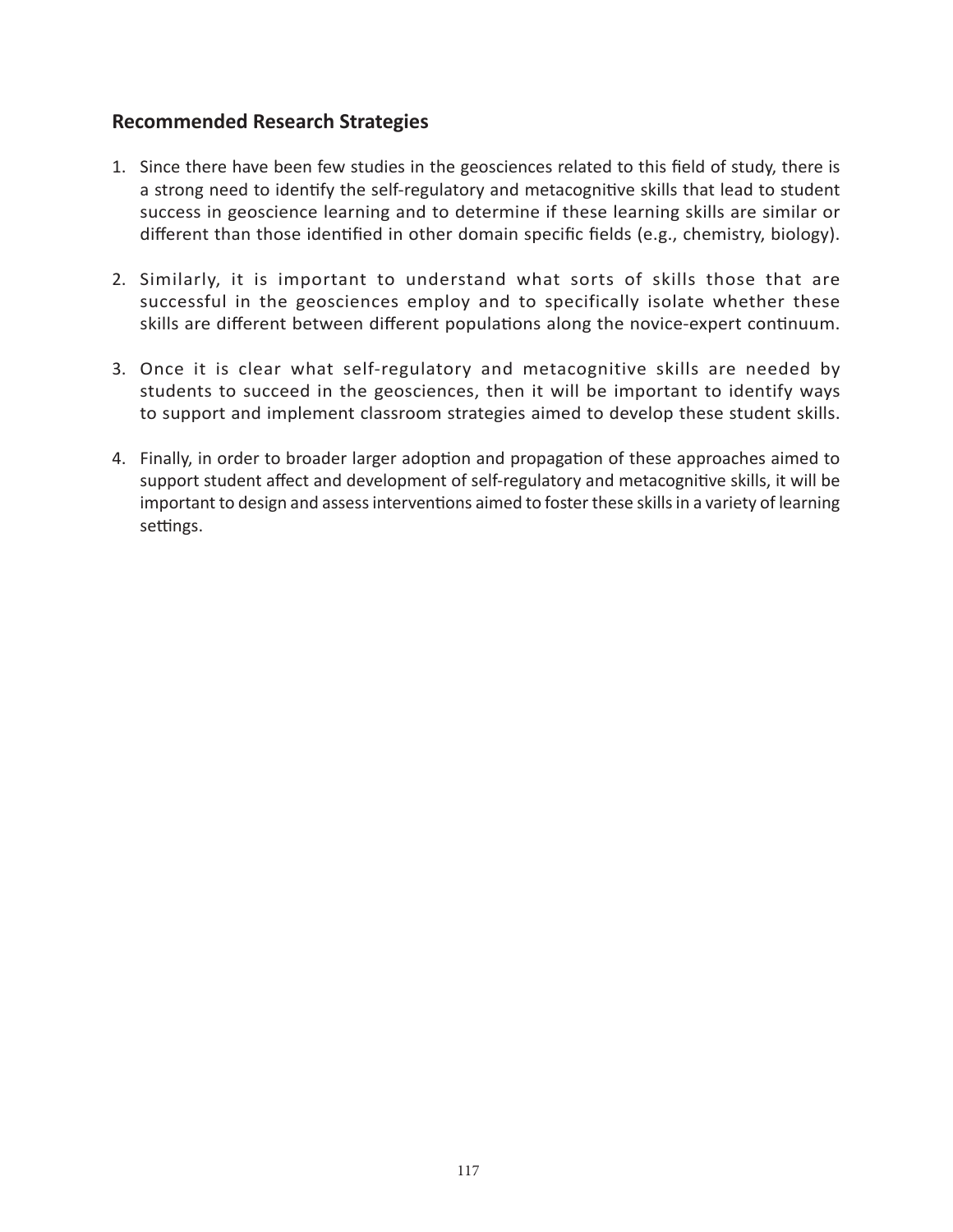## **Grand Challenge 2:**

## **Inclusion: What are effective strategies in engaging a diverse population of students in their learning and sustaining their interest in the geosciences?**

### **Rationale**

In order to increase representation of systemically non-dominant populations in the geosciences, and to ensure success for all students, we must determine what strategies are most effective in engaging students to effectively learn the geoscience content. Even more importantly, we must determine how students can connect to the content in a way that allows them to identify with the content and feel as though they belong within the geoscience community.

Self-regulated learning has origins in socio-cognitive processes, and as such has been hypothesized that it may vary across ethnic and cultural groups (McInerney, 2011). Towards this end, efforts have been made in other disciplines to characterize the experiences and self-regulatory behaviors of diverse populations during both general science learning and the learning of specific science disciplines (e.g., chemistry; Lopez et al., 2013; Tang & Neber, 2008). As students in the geosciences must utilize an important set of cognitive skills (e.g., spatial thinking and abstraction) to find success (e.g., to learn mineral crystallography or draw cross sections), a similar approach should be developed and enacted within the geosciences. Potential differences and/or barriers to students of diverse populations should then be targeted via interventions designed to maximize the potential for both success and equity across all populations.

In addition, there are barriers that exist within the classroom and the institution that need to be identified in order to develop strategies to support students in developing and maintaining interest and connection to the community. Though the generation and encouragement of situational interest in the geosciences is a diverse and nuanced construct that has been approached in recent work related to geoscience learning (van der Hoeven Kraft et al., 2011; LaDue & Pacheco, 2013; van der Hoeven Kraft, 2017). Future inquiry should seek to isolate potential (and/or differential) barriers to students' situational interest and how it can be sustained during course activities and instructional support. Additionally, if students can effectively learn the content, but are not supported or feel disconnected from the community, they will likely not persist regardless of their comprehension (Chang et al., 2014; Callahan et al, 2017). The strategies that emerge as a result of these potential barriers may look different across different populations and contexts, so future inquiry should seek to investigate and eventually attempt to mitigate potential barriers.

### **Recommended Research Strategies**

- 1. Since self-regulatory learning has been hypothesized to vary among socioeconomic and ethnic groups, it is important to identify successful strategies that engage and support diverse student populations in the geosciences, and understand what, if any, barriers prevent such engagement.
- 2. Once a variety of self-regulatory learning approaches have been identified for specific populations it will be important to measure the impact of such developed strategies on student learning and equity across populations in the geoscience classroom.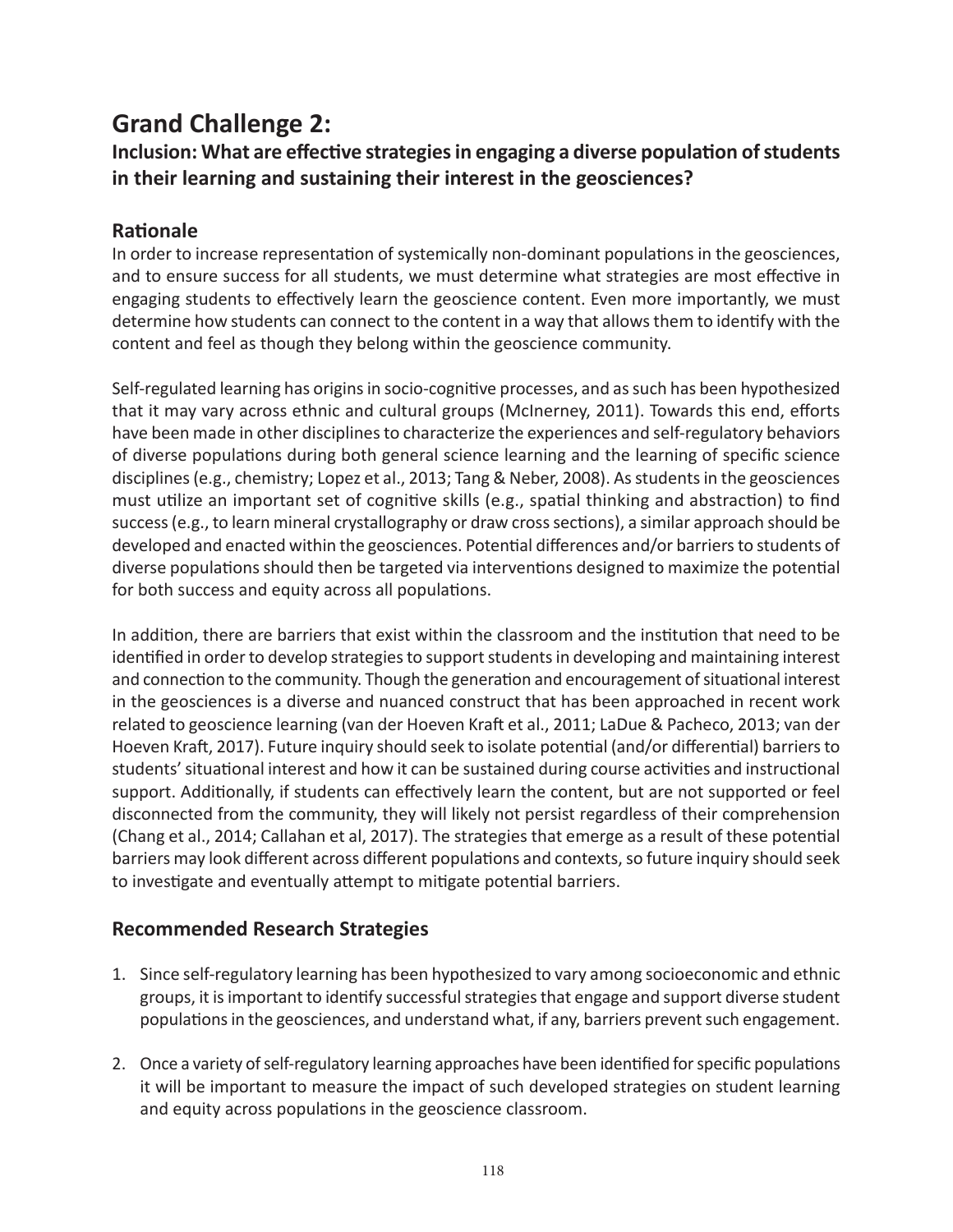## **Grand Challenge 3:**

**Assessment: How can we measure student experiences in the geosciences through the lens of self-regulation, motivation and affect using the most cutting edge research technology and methodologies?**

### **Rationale**

There currently exists established methods, tools, and instruments within and outside of the geoscience education community (e.g., educational psychology, science education, other discipline based education fields, and cognitive science) for measuring affect (for a geoscience perspective, see McConnell & van der Hoeven Kraft, 2011) and processes associated with self-regulated learning (Panadero, 2017). The GER field should leverage and build on these approaches and apply them to the specific learning needs of students as they are engaging with geoscience content and developing skill sets within the variety of geoscience learning settings. Both research grade instruments and surveys, as well as classroom level assessments for instructor use should be targeted.

With the advancements and increases in the technology available to assess student variables in real-time (e.g., classroom response systems, course management systems), focus should be paid to developing novel ways to *measure and record* students' self-regulation, metacognition, and affect during the course of geoscience learning. In addition, technological approaches to measuring these variables should be designed to *promote* self-regulation and metacognitive behaviors during geoscience learning (both in-class and potentially in the field). Directed feedback related to the success and relative frequency of learning strategy use during technology-based learning has been shown to be effective in fostering self-regulative behavior (e.g., Fernandez & Yemet, 2017), improving metacognitive thought (e.g., Callender, Franco-Watkins, & Roberts, 2016) and increasing performance of students (e.g., Fernandez & Yemet, 2017). Additionally, real-time measurements of student engagement through wearable skin conductance devices (known as galvanic skin response or GSR) have been made in geoscience classrooms (McNeal et al., 2014). This technology can perhaps support both students and instructors in their self-assessment of their learning and teaching. Consequently, future technology should be designed to assess students' learning process in addition to their level of content knowledge. Such instruments have the potential to yield more effective geoscience learning (and teaching).

### **Recommended Research Strategies**

- 1. Given there are existing methods and approaches in other fields that can be leveraged by geoscience educators, it is important to explore the literature and expertise from fields outside the geosciences (education psychology, science education, cognitive science, other STEM discipline-based education fields) to ensure we are using the most valid, reliable, and up to date instruments, techniques, and methodologies.
- 2. To ensure these instruments and methodologies are valid within the context of the geosciences, tests (e.g., lab based studies) need to be conducted with appropriate populations and disciplinary content using these existing techniques and tools. After validation occurs, they can then be applied more broadly and used in geoscience classrooms and field environments.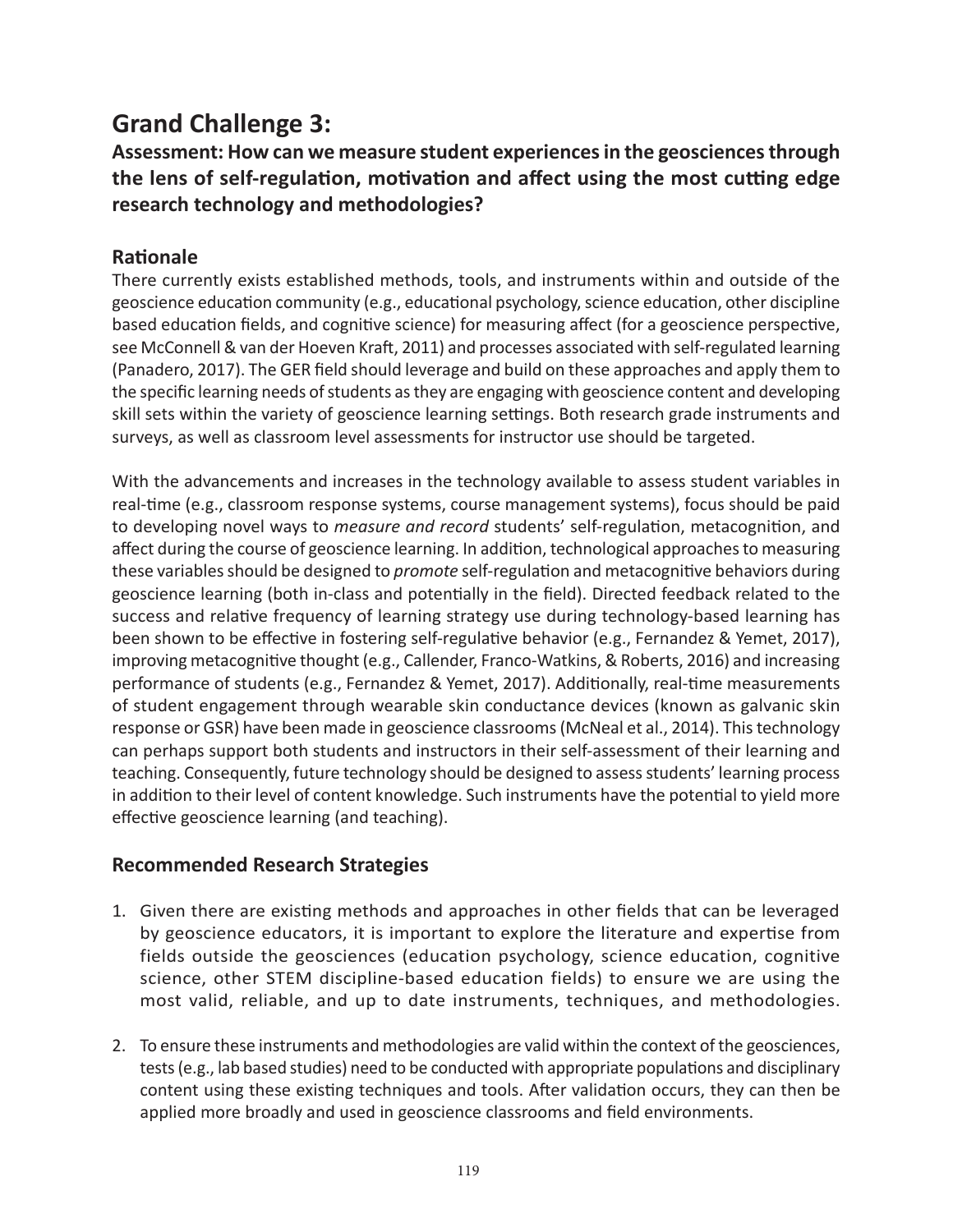## **Grand Challenge 4:**

**Educators: How support the geoscience community in learning and implementing classroom strategies that are known to be effective in supporting students affect, metacognition and self-regulation of learning?**

### **Rationale**

It should not be assumed that students arrive in geoscience courses with the ability to successfully self-regulate their learning or to use metacognitive strategies. Faculty guidance is vital for coaching students to be self-regulated learners as these skills are not guaranteed (e.g., Pressley & Ghatala, 1990) and in most cases must be explicitly taught to students for greatest effectiveness (Schraw & Gutierrez, 2015). In order for Grand Challenges 1 and 2 in this research theme to be implemented broadly and successfully, instructors must be knowledgeable and comfortable using classroom strategies related to affect, metacognition, and self-regulation of learning. With these skills at their fingertips, members of the geoscience community will be a valuable resource for students who are not familiar with (or even aware of) strategies to take control of their own learning.

Instructors' self-efficacy for teaching both the science content *and the learning strategies* has been isolated as an important factor in the instructor's decision to provide students opportunities for self-regulation and metacognitive support (Schraw, Crippen, & Hartley, 2006). As a result, dissemination of effective, yet accessible, approaches to teaching learning strategies as related to the geosciences should be addressed. These dissemination strategies may include faculty professional development, such as face-to-face workshops and webinars, and published research studies that focus on adoption strategies in various learning environments. Other options include content-based activities that are specifically designed to include built-in pedagogical support of students' self-regulation and metacognition (e.g., reflection exercises, self-regulatory prompts).

Barriers to helping instructors learn about these strategies can be psychological (e.g., instructors' resistance to change/lack of interest), institutional (e.g., lack of support to make changes by administrators), and logistical (e.g., no time/funds to attend professional development workshops). Regardless of these potential barriers, however, effective professional development (e.g., On the Cutting Edge) has been shown to impact the diversity of teaching practices educators employ, with even one-time participation in a workshop with peers leading to changes in teaching practice (Manduca et al., 2017) or teaching beliefs (Chapman, 2017). Though these results were largely in relation to the adoption of active learning strategies and/or the development of reformed teaching beliefs, one may assume that similar change may be elicited via professional development more targeted towards the adoption of practices that specifically support the self-regulatory, metacognitive, and affective aspects of students' learning in the geosciences. Furthermore, this assumption of transferability can be an additional direction of future research.

### **Recommended Research Strategies**

Since the instructor needs to guide the learner in developing self-regulatory and metacognitive skills, it is important that we better understand the geoscience practitioner and administrator community and how to support the implementation of these skills by instructors in their classrooms.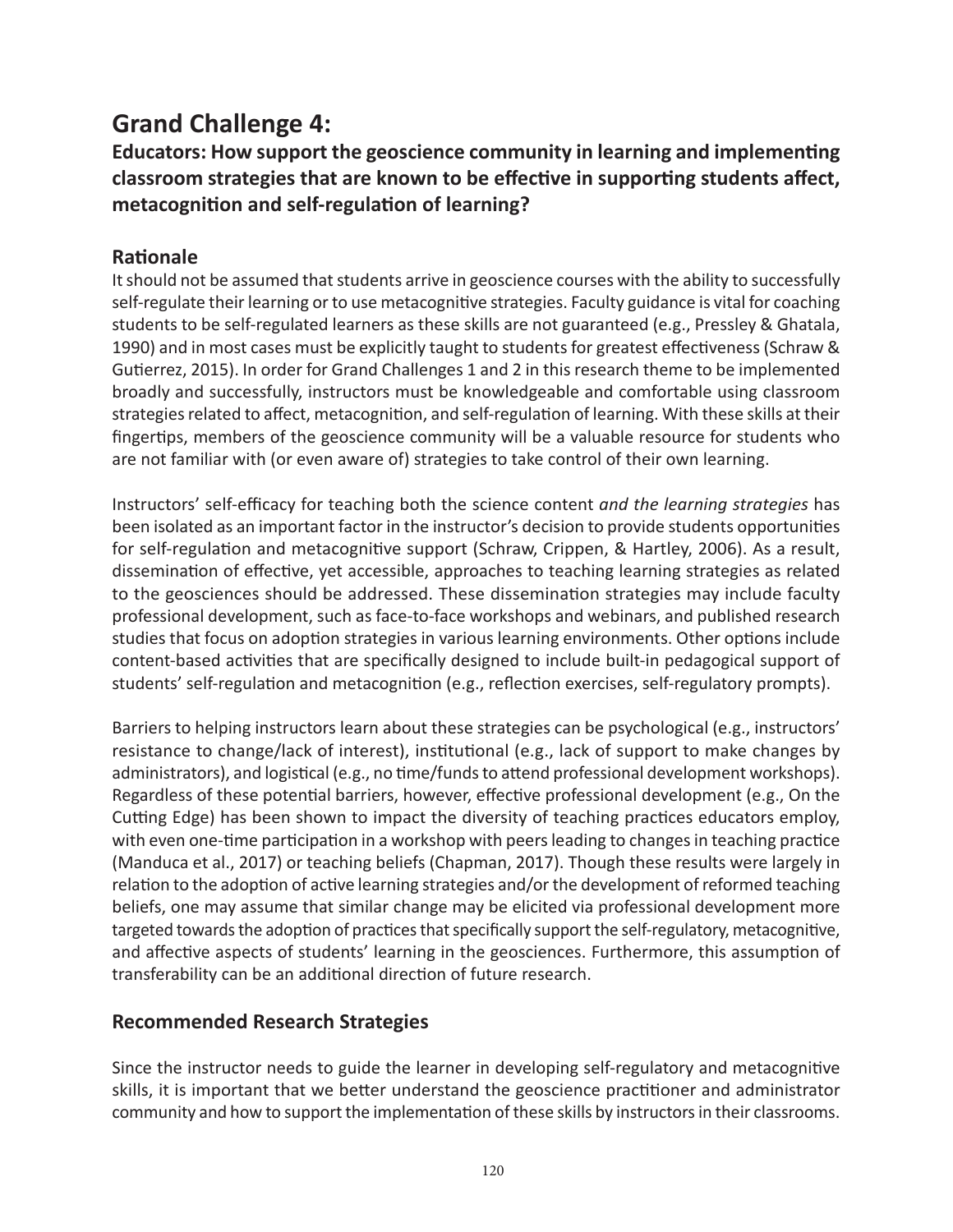To accomplish this task, three strategies have been outlined below:

- 1. Determine the relationship between attitudes about and adoption of approaches that support student development of self-regulation, metacognition and affect across different members of the geoscience community (practitioners and administrators) from those that represent both formal and informal learning environments.
- 2. Take inventory of faculty professional development programs inside and out of the geosciences that have been successful in employing self-regulation, metacognition, and affect in their pedagogical contexts and leverage successful approaches and dissemination methods in order to best support geoscience educators in adopting these approaches.
- 3. Design, implement, and evaluate professional development programs which aim to develop teaching and learning strategies that incorporate supporting student self-regulation, metacognition, and affect for all geoscience educator ranks/positions (e.g., Teaching Assistants, Post-Doctoral Scholars, Instructors, Faculty, Administrators, etc.) and learning settings (e.g., community colleges, Historically Black Colleges and Universities, Minority Serving Universities, Primarily White Institutions, Four-Year Intuitions, Research Universities, etc.).

## **References**

Callahan, C. N., LaDue, N. D., Baber, L. D., Sexton, J. M., van der Hoeven Kraft, K. J., & Zamani-Gallaher, E. M. (2017). Theoretical perspectives on increasing recruitment and retention of underrepresented students in the geosciences. *Journal of Geoscience Education*, 65(4), 563-576.

Callender, A. A., Franco-Watkins, A. M., & Roberts, A. S. (2016). Improving metacognition in the classroom through instruction, training, and feedback. *Metacognition and Learning*, 11(2), 215–235.

Chang, M. J., Sharkness, J., Hurtado, S., & Newman, C. B. (2014). What matters in college for retaining aspiring scientists and engineers from underrepresented racial groups. *Journal of Research in Science Teaching*, 51(5), 555-580.

Chapman, L. T. Y. (2017). *Factors Affecting the Development and Evolution of the Teaching Beliefs of Future Geoscience Professors* (Doctoral dissertation). Retrieved from [https://repository.lib.ncsu.](https://repository.lib.ncsu.edu/bitstream/handle/1840.20/33661/etd.pdf?sequence=1) [edu/bitstream/handle/1840.20/33661/etd.pdf?sequence=1](https://repository.lib.ncsu.edu/bitstream/handle/1840.20/33661/etd.pdf?sequence=1)

Fernandez, J., & Jamet, E. (2017). Extending the testing effect to self-regulated learning. *Metacognition and Learning*, 12(2), 131–156.

Greene, J. A., Bolick, C. M., Jackson, W. P., Caprino, A. M., Oswald, C., & Mcvea, M. (2015). Domainspecificity of self-regulated learning processing in science and history. *Contemporary Educational Psychology*, 42, 111–128.

Ladue, N. D., & Pacheco, H. A. (2013). Critical experiences for field geologists : Emergent themes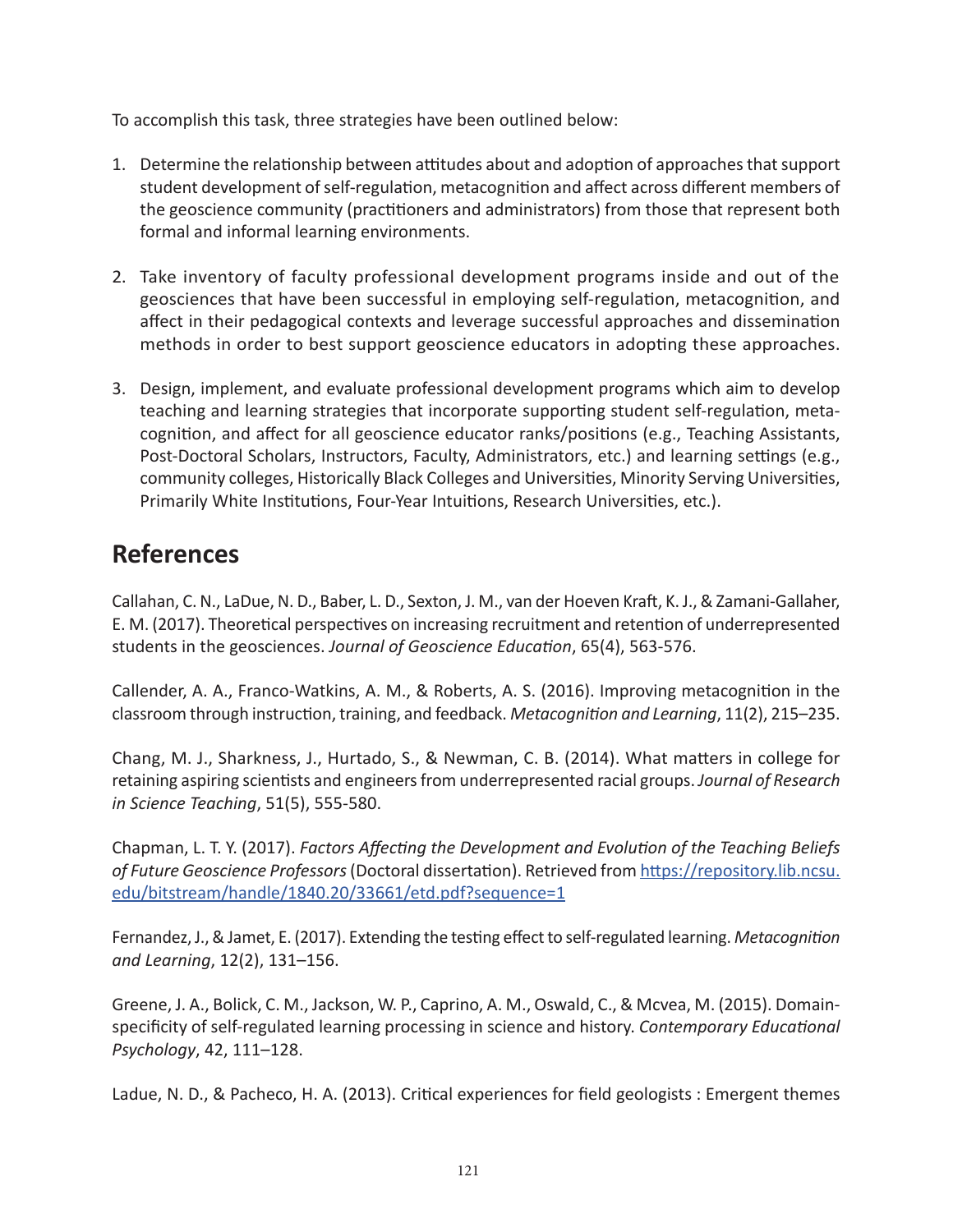in interest development. *Journal of Geoscience Education*, 61(4), 428–436.

Lopez, E. J., Nandagopal, K., Shavelson, R. J., Szu, E., & Penn, J. (2013). Self-regulated learning study strategies and academic performance in undergraduate organic chemistry: An investigation examining ethnically diverse students. *Journal of Research in Science Teaching*, 50(6), 660–676.

Lukes, L. A., & McConnell, D. A. (2014). What motivates introductory geology students to study for an exam? *Journal of Geoscience Education*, 62(4), 725-735.

Manduca, C. A., Iverson, E. R., Luxenberg, M., Macdonald, R. H., Mcconnell, D. A., Mogk, D. W., & Tewksbury, B. J. (2017). Improving undergraduate STEM education: The efficacy of discipline-based professional development. *Science Advances*, 3(February), e1600193.

McConnell, D. A., & van Der Hoeven Kraft, K. J. (2011). Affective Domain and Student Learning in the Geosciences. *Journal of Geoscience Education*, 59(3), 106.

McInerney, D. M. (2011). Culture and self-regulation in educational contexts: Assessing the relationship of cultural group to self-regulation. In Zimmerman, B. J. & Schunk, D. H. (Eds.). *Handbook of Self-Regulation of Learning and Performance*. New York: Routledge, 442-464.

McNeal, K. S., Spry, J., Mitra, R., Tipton, J. (2014). Measuring Student Engagement, Knowledge, and Perceptions of Climate Change in an Introductory Geology Course. *Journal of Geoscience Education*, 62(4): 655-667.

Nietfeld, J. L., Cao, L., & Osborne, J. W. (2006). The effect of distributed monitoring exercises and feedback on performance, monitoring accuracy, and self-efficacy. *Metacognition and Learning*, 1(2), 159–179.

Panadero, E. (2017). A Review of Self-Regulated Learning: Six Models and Four Directions for Research. *Frontiers in Psychology*, 8(April), 1–28.

Panadero, E., & Järvelä, S. (2015). Socially Shared Regulation of Learning: A Review. *European Psychologist*, 20(3), 190–203.

Petcovic, H. L., & Libarkin, J. C. (2007). Research in Science Education: The Expert-Novice Continuum. *Journal of Geoscience Education*, 55(4), 333–339.

Pintrich, P. R., & Zusho, A. (2007). Student Motivation and Self-Regulated Learning in the College Classroom. In Perry, R. P., & Smart, J. P. (Eds.). *The Scholarship of Teaching and Learning in Higher Education: An Evidence-Based Perspective.* Dordrecht: Springer, 731-810.

Pressly, M., & Ghatala, E. S. (1990). Self-regulated learning Monitoring learning from text. Educational Psychologist, 25(1), 19-23.

Schraw, G. (1998). Promoting general metacognitive awareness. *Instructional Science*, 26, 113-125.